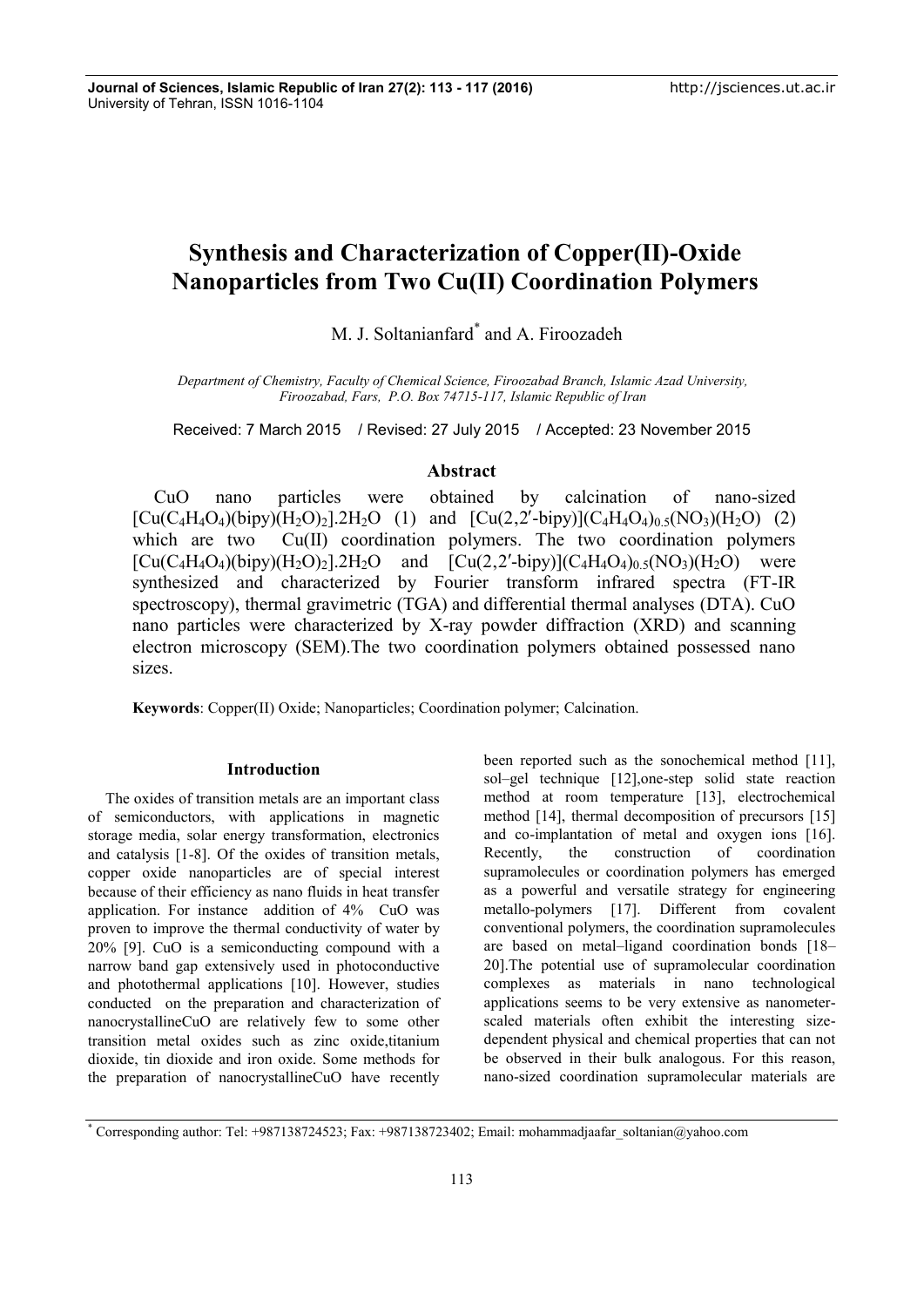interestingcandidates for applications in many fields, including catalysis, molecular adsorption, magnetism, nonlinear optics, luminescence, and molecular sensing [21-23] but nano-scale particles of metal–organic coordination supramolecules have rarely been investigated.

The present study was an attempt to develop a simple route for the synthesis of copper (II) Oxide nanoparticles from precursor. To the best of our knowledge, there is no report available on the synthesis of CuO by using metal organic compounds such as nano-sized  $\text{[Cu(C<sub>4</sub>H<sub>4</sub>O<sub>4</sub>)(bipy)(H<sub>2</sub>O)<sub>2</sub>].2H<sub>2</sub>O}$ (compound 1) and  $\left[ Cu(2,2'-bipy)\right] (C_4H_4O_4)_{0.5}$  $(NO<sub>3</sub>)(H<sub>2</sub>O)$  (compound 2) as precursors. Thus, CuO nanoparticles were successfully prepared by the calcination of the nanostructures of nano-sized compound 1 and 2 at 400 °C, respectively. Furthermore, the structural effects of coordination polymers on the morphology of the products were investigated.

#### **Materials and Methods**

#### *Chemicals and equipments*

All the reagents were of commercial purity. A multi wave ultrasonic generator (Sonicator 3000; Bandeline, MS 72, Germany), equipped with a converter/transducer and titanium oscillator (horn), 12.5 mm in diameter, operating at 20 kHz was used for the ultrasonic irradiation. All ultrasonication experiments were carried out at ultrasonic power between 100–110 mW measured by calorimetry [24]. Powder X-ray diffraction (XRD) patterns were collected from a diffractometer of Philips Company with X'PertPromonochromatized Cu K*α* radiation ( $\lambda = 1.54$  Å). Microscopic morphology of products was visualized by a LEO 1455VP scanning electron microscope (SEM). The thermogravimetric analysis (TGA) of compound 1 was carried out with Pyris Diamond Perkin Elmer under air atmosphere at a heating rate of 10°C/min from room temperature to 500 °C. Fourier transform infrared spectra were performed using KBr pellets on FT-IR spectrometer (Magna-IR, 550 Nicolet) in the range of 400–4000 cm<sup>-1</sup> .

### *Synthesis of nono-sized [Cu(C4H4O4)(bipy)*  $(H_2O)_2$ *,*  $2H_2O$  *and*  $[Cu(2,2'-bipy)](C_4H_4O_4)_{0.5}(NO_3)$ *(H2O) precursors*

Nano-Sized (compound 1) was prepared by reaction of between 5 ml to 0.1 M solution of succinic acid which was added drop-wise to a mixed solution of 5 ml of a 0.1 M solution of ligand 4,4´-bipyridine and a 10 ml of 0.1 M 4solution of Copper (II) chloride under ultrasound iradiation. After cooling to room temperature, the precipitates were centrifuged, washed

by distilled water and ethanol in sequence and dried in vacuum at  $50^{\circ}$ C.

Nano-Sized  $\left[ Cu(2,2'-bipy)\right] (C_4H_4O_4)_0 (NO_3)(H_2O)$ (compound 2) was prepared by reaction between 10 ml of succinic acid which was added drop-wise to a mixed solution of 10 ml of a 0.1 M solution of ligand 2,2′bipyridine and a 5 ml of 0.1 M solution of  $Cu(NO<sub>3</sub>)<sub>2</sub>$ under ultrasound iradiation for 30 min. Afterwards, the precipitates were centrifuged, washed by distilled water and ethanol in sequence and dried in vacuum at  $50^{\circ}$ C.

#### *Synthesis of CuO nanoparticles*

For the preparation of CuO nanoparticles, calcinations of bulk powder compounds 1 and 2 were preformed at 400 ºC in static atmosphere of air for 3h. IR spectrum and powder XRD diffraction indicated that the calcination process was completed and pure CuO were produced.

#### **Results and Discussion**

The IR spectra of compound 1 is shown in Fig.1. Figures 2a and 2b illustrate thermal gravimetric and differential thermal analyses conducted on compound 1 (TGA and DTA). TGA and DTA were carried under nitrogen flow. Decomposition of  $[Cu(C_4H_4O_4)]$  $(bipy)(H<sub>2</sub>O)<sub>2</sub>$ ].2H<sub>2</sub>O occurred in two weight-loss steps. The first corresponding to 5.6% weight loss, occurred in the range of 137◦C, which is related to the elimination of H2O molecules due to its previous exposure to air; the second (81.9% in weight loss) beginning at 215.8<sup>°</sup>C. The weight loss observed at 215.8 ◦C was corresponding to silver benzoate decomposition to CuO. The TGA curve shows the total mass loss of approximately 87.5 %. The mass loss calculations indicated that the final decomposition product was CuO. Furthermore,  $[Cu(C_4H_4O_4)(bipy)(H_2O)_2]$ .2H<sub>2</sub>O devoided of any coordinated molecules. DTA curve displays two endothermic effects occurred at 241 and 293◦C with two exothermic effects at 145 and 358 ◦C.

The morphology and structure of the products were investigated by SEM images. Figures 3a and 3b depicts the SEM images of compounds 1 and 2. Figures 3c and 3d show SEM images of CuO synthesized by  $[Cu(C_4H_4O_4)(bipy)(H_2O)_2]$ . 2H<sub>2</sub>O and  $[Cu(2,2'-bipy)]$  $(C_4H_4O_4)_{0.5}(NO_3)(H_2O)$  as Cu source. Due to the dimeric structure of Cu (II) coordination polymers, high steric hindrance surrounds the Cu center. The structure around Cu atoms plays the surfactant role [25]. Figure 4a and b illustrates the XRD pattern of compounds 1 and 2. Figures 4c and 4d show CuO nanoparticles prepared by calcinations of compounds 1 and 2 respectively. Pure CuO phase was formed as illustrated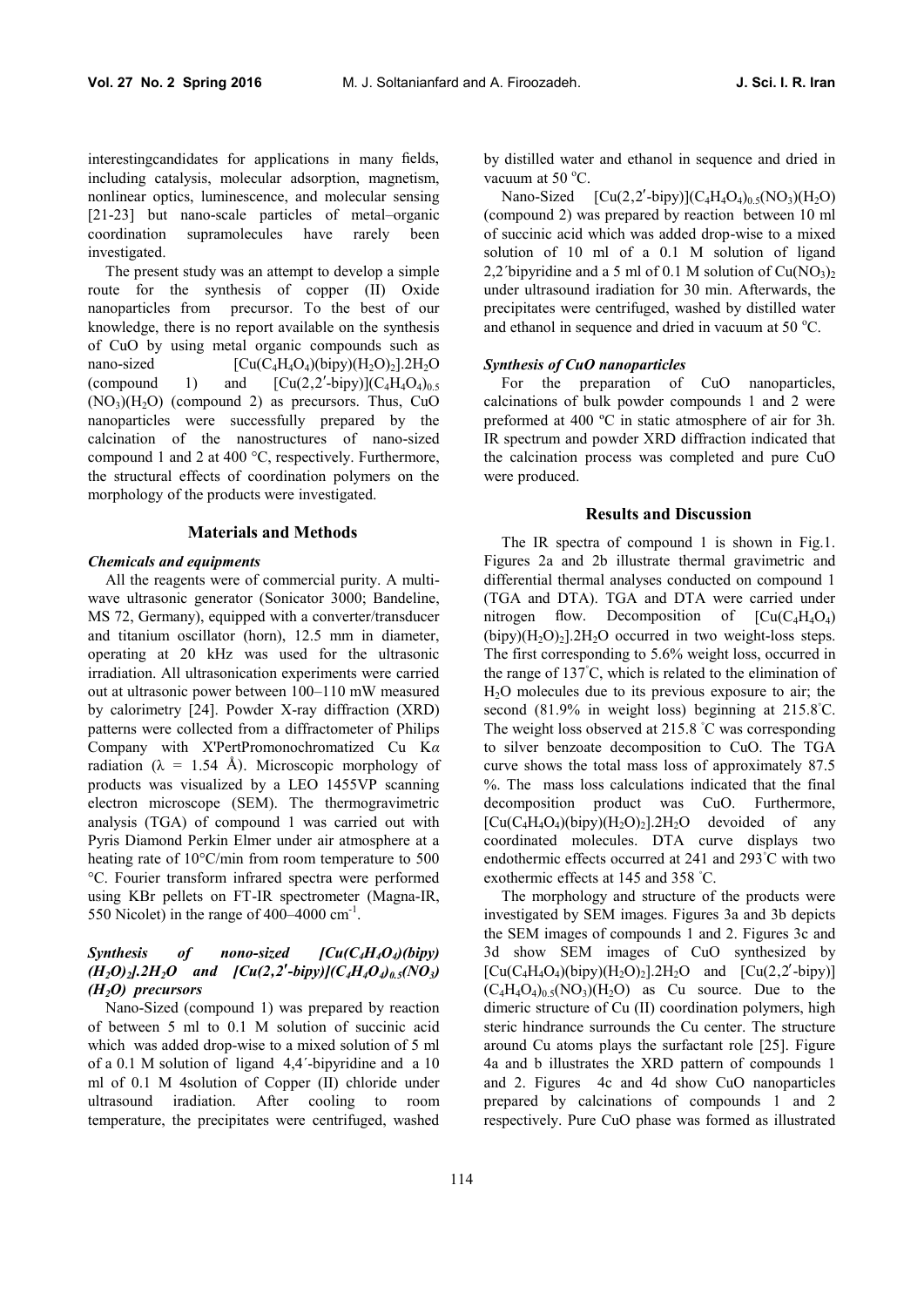

**Figure 1.** FT-IR spectra of  $\left[\text{Cu}(C_4H_4O_4)(\text{bipy})(H_2O)_2\right]$ .2H<sub>2</sub>O



**Figure 2.** (a) TGA and (b) DTA curves of  $\left[ Cu(C_4H_4O_4)(bipy)(H_2O)_2 \right]$ .  $2H_2O$ 

in Figs. 4c and 4d,. The diffraction peaks of the products can be indexed to orthorhombic phase CuO. No remarkable diffractions of other impurities such as C or N can be found, indicating that pure CuO nanoparticles were synthesized.The sharp diffraction peaks indicate the good crystallinity of the nanoparticles and the peak broadening is due to the small particle size of CuO nanoparticles.

To study the structural effect of coordination polymers on the morphology of CuO, we compered the SEM images of CuO as illustrated in Figs. 3c and d. It is clear that the CuO nanoparticles produced from calcination of  $\left[\text{Cu}(C_4H_4O_4)(bipy)(H_2O)_2\right]$ .2H<sub>2</sub>O are much smaller than CuO nanoparticles obtained from calcination of  $[Cu(2,2'-bipy)](C_4H_4O_4)_{0.5}$  $(NO<sub>3</sub>)(H<sub>2</sub>O)$  and it is difficult to measure the individual particle size. When  $\lbrack Cu(2,2'-bipy)]$  $(C_4H_4O_4)_{0.5}(NO_3)(H_2O)$  used as Copper source,CuO were formed quickly, and the rate in which the core was created was more than growth,as the Copper can be released quickly [26]. Thus, the products were agglomeration. By changing Cu source to [Cu  $(C_4H_4O_4)$ (bipy)( $H_2O_2$ ].2H<sub>2</sub>O, becuase of the dimeric structure of Cu (II) coordination polymers, high steric hindrance surrounds the Cu centre. Therefore, copper can be released slower than the former source, yet the rate of creating core was more than growth. therefore the particle size will be small, but the particles were not coherent.

#### *Conclusion*

In summary, CuO nanoparticles were produced by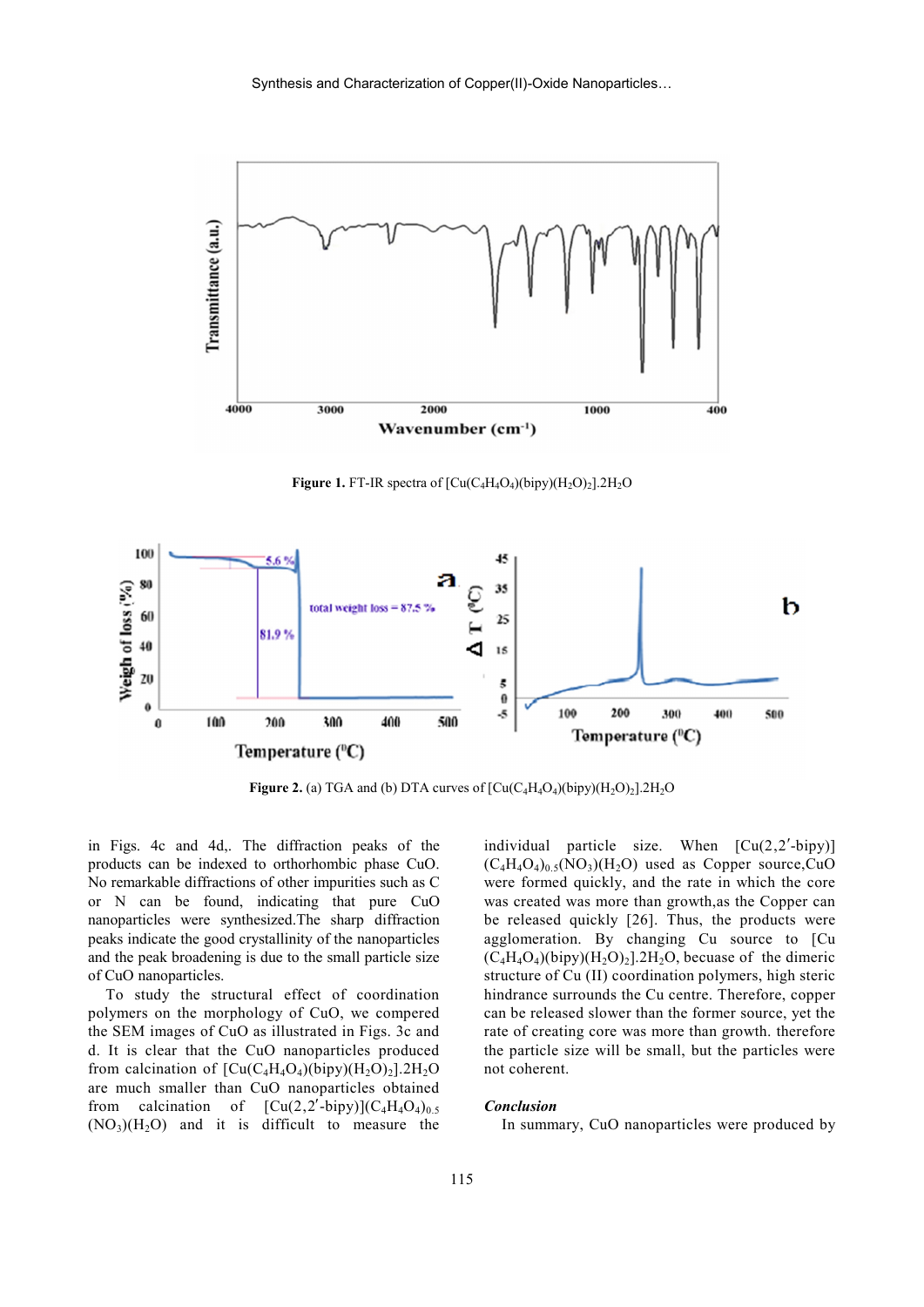

**Figure 3. (a)** SEM images of nano-sized[Cu(2,2'-bipy)](C<sub>4</sub>H<sub>4</sub>O<sub>4</sub>)<sub>0.5</sub>(NO<sub>3</sub>)(H<sub>2</sub>O), **(b)** nano-sized [Cu(C<sub>4</sub>H<sub>4</sub>O<sub>4</sub>)(bipy)(H<sub>2</sub>O)<sub>2</sub>].2H<sub>2</sub>O (c) CuO nanoparticles obtained from calcination of  $[Cu(2,2'-bipy)](C_4H_4O_4)_{0.5}(NO_3)(H_2O)$  (d) CuO nanoparticles obtained from calcination of  $\left[\text{Cu}(C_4H_4O_4)(\text{bipy})(H_2O)_2\right]$ .2H<sub>2</sub>O



**Figure 4.** (a) XRD patterns of nano-sized  $)(bipy)(H_2O)_2$ .<sup>2</sup>H<sub>2</sub>O, **(b)** nano-sized [Cu(2,2<sup>'</sup>bipy)] $(C_4H_4O_4)_{0.5}(NO_3)(H_2O)$  (c) CuO nanoparticles obtained from calcination of  $[Cu(2,2'-bipy)](C_4H_4O_4)_{0.5}(NO_3)(H_2O)$  (d) CuO nanoparticles obtained from calcination of  $[Cu(C_4H_4O_4)(bipy)(H_2O)_2]$ .2H<sub>2</sub>O

the calsination of  $[Cu(C_4H_4O_4)(bipy)(H_2O)_2]$ .2H<sub>2</sub>O and  $\left[\text{Cu}(2,2'\text{-bipy})\right](C_4H_4O_4)_0$ <sub>5</sub>(NO<sub>3</sub>)(H<sub>2</sub>O) as starting agents. XRD results indicated that pure CuO nanoparticles have been successfully obtained via such a simple route. We attempted to produce CuO nanoparticles without using any caping agent. Hence, we used  $\left[\text{Cu}(C_4H_4O_4)(bipy)(H_2O)_2\right]$ .2H<sub>2</sub>Oand  $\left[\text{Cu}\right]$  $(2,2'-bipy)](C_4H_4O_4)_{0.5}(NO_3)(H_2O)$  as precursores, which can act as surfactant in the reaction medium.

## **Acknowledgement**

Support of this work by the Islamic Azad University of Firoozabad was gratefully acknowledged.